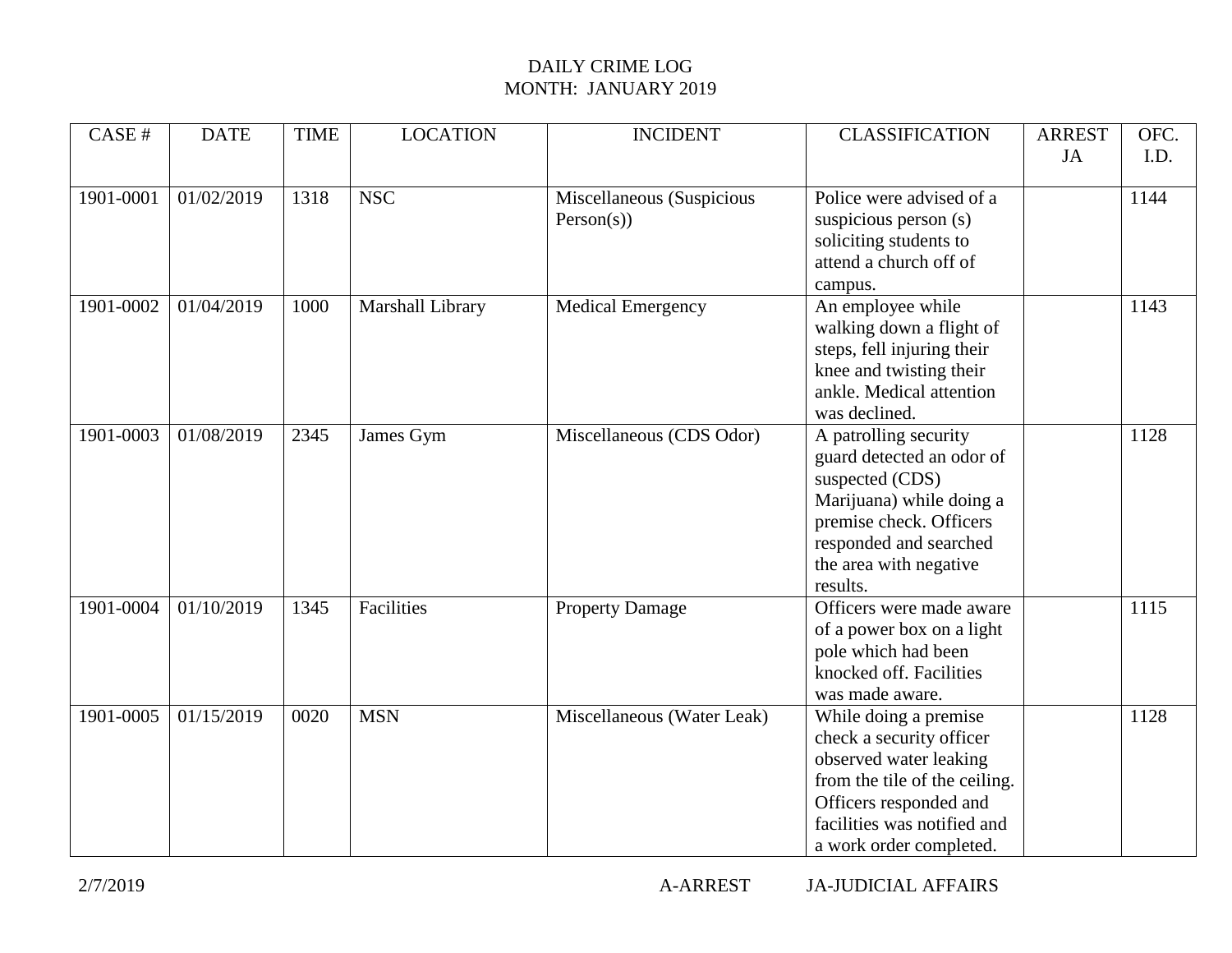| 1901-0006 | 01/15/2019 | 1029 | Library           | Misc. Incident (Suspicious | Officers responded to a    | 1115 |
|-----------|------------|------|-------------------|----------------------------|----------------------------|------|
|           |            |      |                   | Person)                    | call for an unknown        |      |
|           |            |      |                   |                            | person sleeping on the     |      |
|           |            |      |                   |                            | floor in the library.      |      |
|           |            |      |                   |                            | Officers observed the      |      |
|           |            |      |                   |                            | person and attempted to    |      |
|           |            |      |                   |                            | identify the person with   |      |
|           |            |      |                   |                            | negative results. The      |      |
|           |            |      |                   |                            | person was not a student   |      |
|           |            |      |                   |                            | and was escorted from the  |      |
|           |            |      |                   |                            | building with a trespass   |      |
|           |            |      |                   |                            | warning.                   |      |
| 1901-0007 | 01/16/2019 | 1901 | <b>CMRC</b>       | Fire Alarm                 | A fire alarm was activated | 1140 |
|           |            |      |                   |                            | while a student was        |      |
|           |            |      |                   |                            | cooking in the residential |      |
|           |            |      |                   |                            | dwelling. No injuries      |      |
|           |            |      |                   |                            | reported. Fire department  |      |
|           |            |      |                   |                            | was not called.            |      |
| 1901-0008 | 01/18/2019 | 1230 | <b>JEP</b>        | <b>Injured Employee</b>    | A security guard reported  | 1115 |
|           |            |      |                   |                            | being injured as they      |      |
|           |            |      |                   |                            | slipped and fell while     |      |
|           |            |      |                   |                            | walking down the rear      |      |
|           |            |      |                   |                            | steps of the building.     |      |
|           |            |      |                   |                            | Medical attention was      |      |
|           |            |      |                   |                            | refused.                   |      |
| 1901-0009 | 01/21/2019 | 1200 | <b>Haley Hall</b> | $2nd$ Degree Rape          | $2(a)$ A student responded | 1115 |
|           |            |      |                   |                            | to the BSU Police          |      |
|           |            |      |                   |                            | department and reported    |      |
|           |            |      |                   |                            | they were raped. PG        |      |
|           |            |      |                   |                            | County Police were called  |      |
|           |            |      |                   |                            | and the investigation      |      |
|           |            |      |                   |                            | yielded to the PG County   |      |
|           |            |      |                   |                            | Police Department.         |      |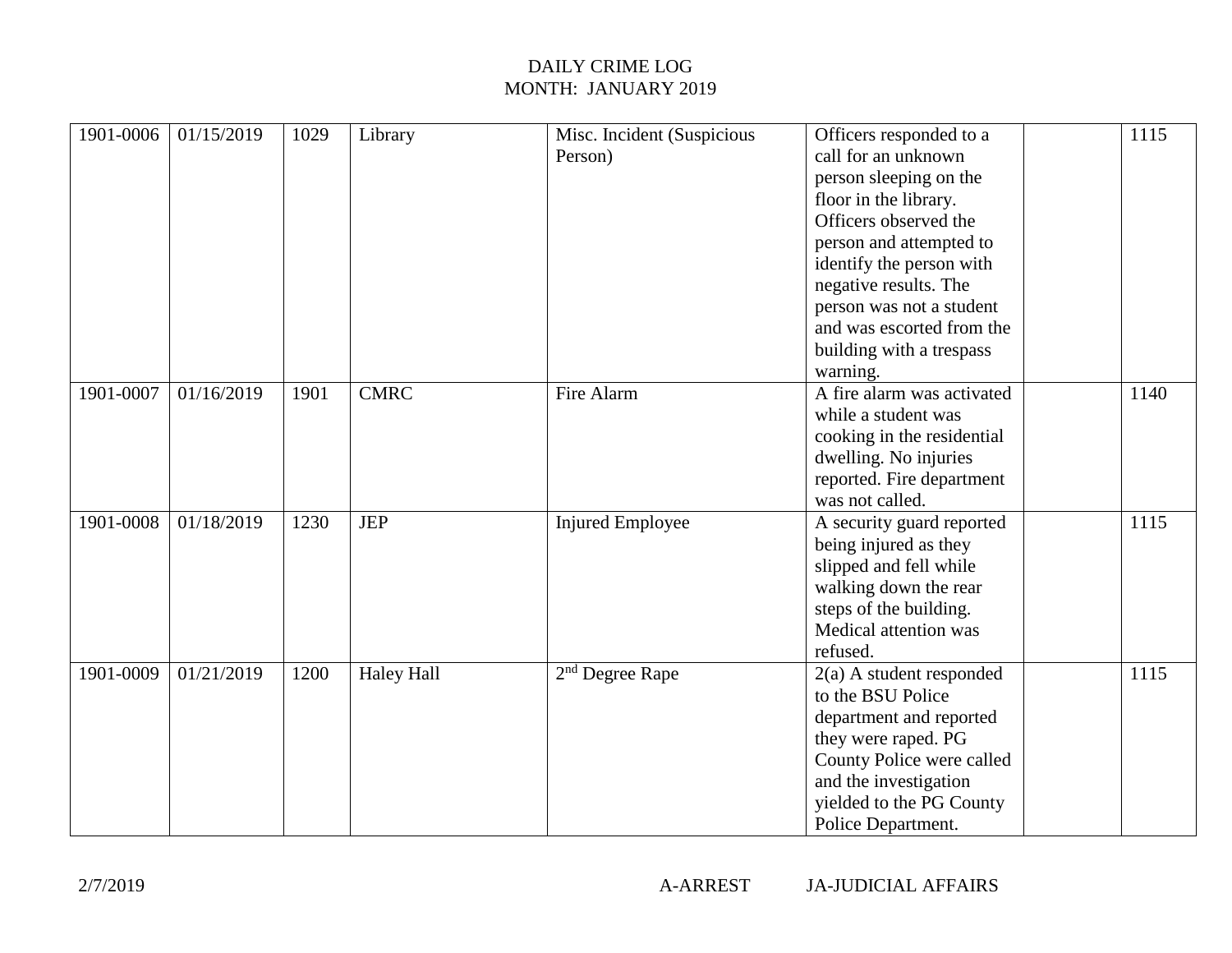| 1901-0010 | 01/22/2019 | 0008 | <b>MSN</b>  | Misc. Incident (Emergency     | While doing a premise        |           | 1140 |
|-----------|------------|------|-------------|-------------------------------|------------------------------|-----------|------|
|           |            |      |             | Maintenance)                  | check a security officer     |           |      |
|           |            |      |             |                               | observed a large amount      |           |      |
|           |            |      |             |                               | of water leaking from the    |           |      |
|           |            |      |             |                               | ceiling and down the         |           |      |
|           |            |      |             |                               | walls. Officers responded    |           |      |
|           |            |      |             |                               | and facilities was notified  |           |      |
|           |            |      |             |                               | and responded to address     |           |      |
|           |            |      |             |                               | the leak.                    |           |      |
| 1901-0011 | 01/24/2019 | 2300 | <b>CMRC</b> | CDS (Unfounded)               | Officer were called to       | JA        | 1142 |
|           |            |      |             |                               | respond to a residential     |           |      |
|           |            |      |             |                               | dwelling for the smell of    |           |      |
|           |            |      |             |                               | marijuana. Investigation     |           |      |
|           |            |      |             |                               | revealed an odor but no      |           |      |
|           |            |      |             |                               | CDS present. Referred to     |           |      |
|           |            |      |             |                               | the Office of Student        |           |      |
|           |            |      |             |                               | Conduct                      |           |      |
| 1901-0012 | 01/14/2019 | 0234 | <b>CMRC</b> | Miscellaneous (Student locked | Officers responded to a      |           | 1142 |
|           |            |      |             | in a room)                    | call for a student locked in |           |      |
|           |            |      |             |                               | a room. After a period of    |           |      |
|           |            |      |             |                               | time the student became      |           |      |
|           |            |      |             |                               | frantic and officers used    |           |      |
|           |            |      |             |                               | force to enter the room      |           |      |
|           |            |      |             |                               | and free the student.        |           |      |
|           |            |      |             |                               | Facilities was notified and  |           |      |
|           |            |      |             |                               | repaired the door.           |           |      |
| 1901-0013 | 01/26/2019 | 2154 | <b>CMRC</b> | CDS (Unfounded)               | Officers were called to      | <b>JA</b> | 1142 |
|           |            |      |             |                               | respond to a residential     |           |      |
|           |            |      |             |                               | dwelling for the smell of    |           |      |
|           |            |      |             |                               | marijuana. Investigation     |           |      |
|           |            |      |             |                               | revealed an odor, but no     |           |      |
|           |            |      |             |                               | CDS present. Referred to     |           |      |
|           |            |      |             |                               | the Office of Student        |           |      |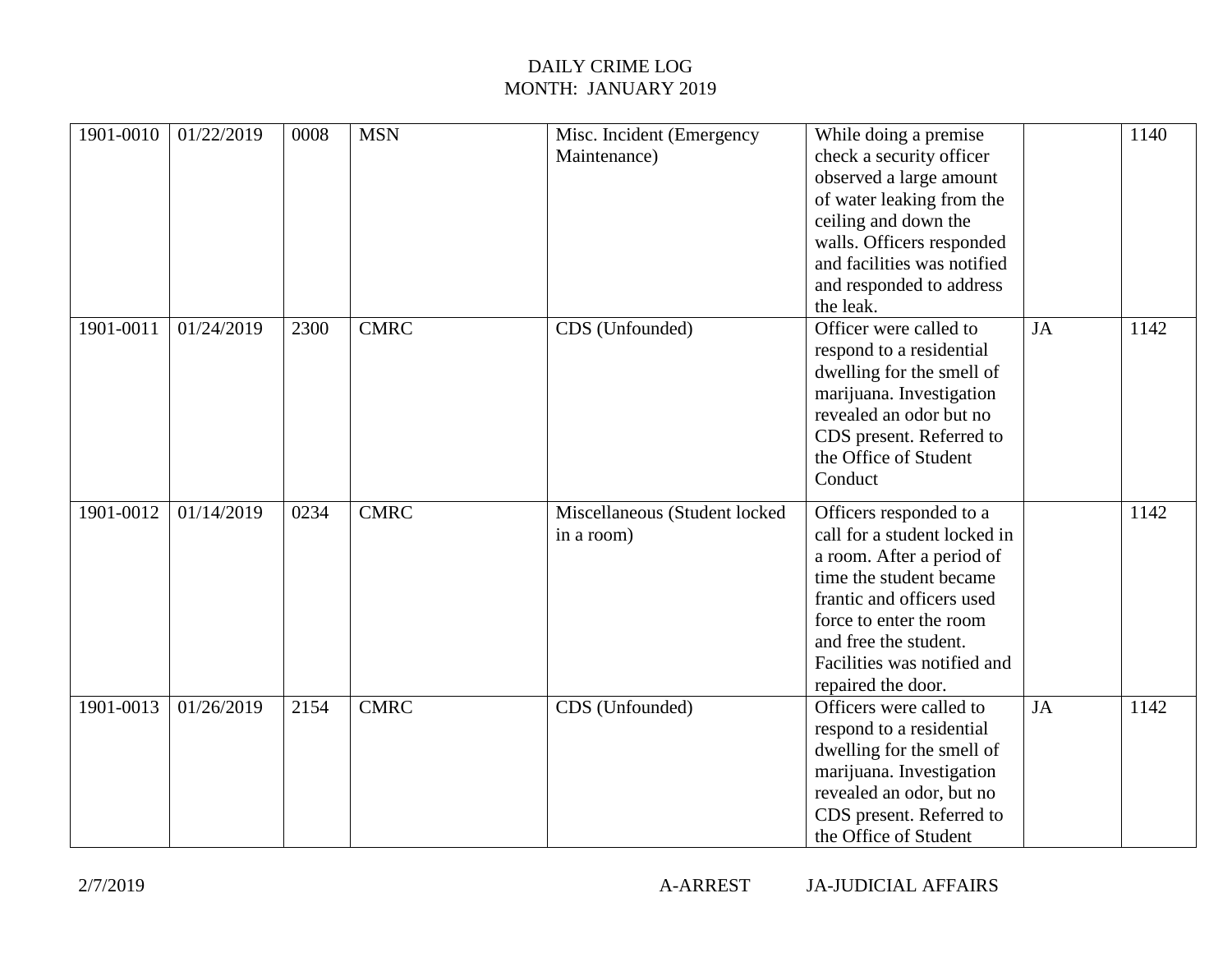|           |            |      |                    |                                         | Conduct.                                                                                                                                                                                                                                                                                         |           |      |
|-----------|------------|------|--------------------|-----------------------------------------|--------------------------------------------------------------------------------------------------------------------------------------------------------------------------------------------------------------------------------------------------------------------------------------------------|-----------|------|
| 1901-0014 | 01/26/2019 | 0216 | Library            | Misc. Incident (Suspicious<br>Activity) | <b>Police Communications</b><br>Staff observed an<br>unknown male follow an<br>unknown female into a<br>female restroom on<br>camera and dispatched<br>officers. Officers<br>responded, identified the<br>subjects who were both<br>students and referred the<br>incident to student<br>conduct. | <b>JA</b> | 1145 |
| 1901-0015 | 01/28/2019 | 0138 | McKeldin           | $2nd$ Degree Assault                    | 4 (e) A staff member<br>reported to police that<br>multiple assaults occurred<br>on campus. Video footage<br>was shown to<br>investigators. An<br>investigation is being<br>conducted.                                                                                                           |           | 1144 |
| 1901-0016 | 01/28/2019 | 1100 | Lot O              | Impound                                 | A vehicle illegally parked<br>in a reserved parking spot<br>was ticketed and towed.                                                                                                                                                                                                              |           | 1115 |
| 1901-0017 | 01/28/2019 | 1130 | McKeldin           | <b>Lost Property</b>                    | A student reported losing<br>a wallet containing 3<br>forms of identification.                                                                                                                                                                                                                   |           | 1143 |
| 1901-0018 | 01/29/2019 | 1300 | Lot A              | Impound                                 | A vehicle illegally parked<br>in a reserved parking spot<br>was ticketed and towed                                                                                                                                                                                                               |           | 1143 |
| 1901-0019 | 01/29/2019 | 1542 | <b>Towers Hall</b> | <b>Electrical Fire</b>                  | Officer responded to a<br>student which reported<br>while charging a cell<br>phone they smelled smoke                                                                                                                                                                                            |           | 1140 |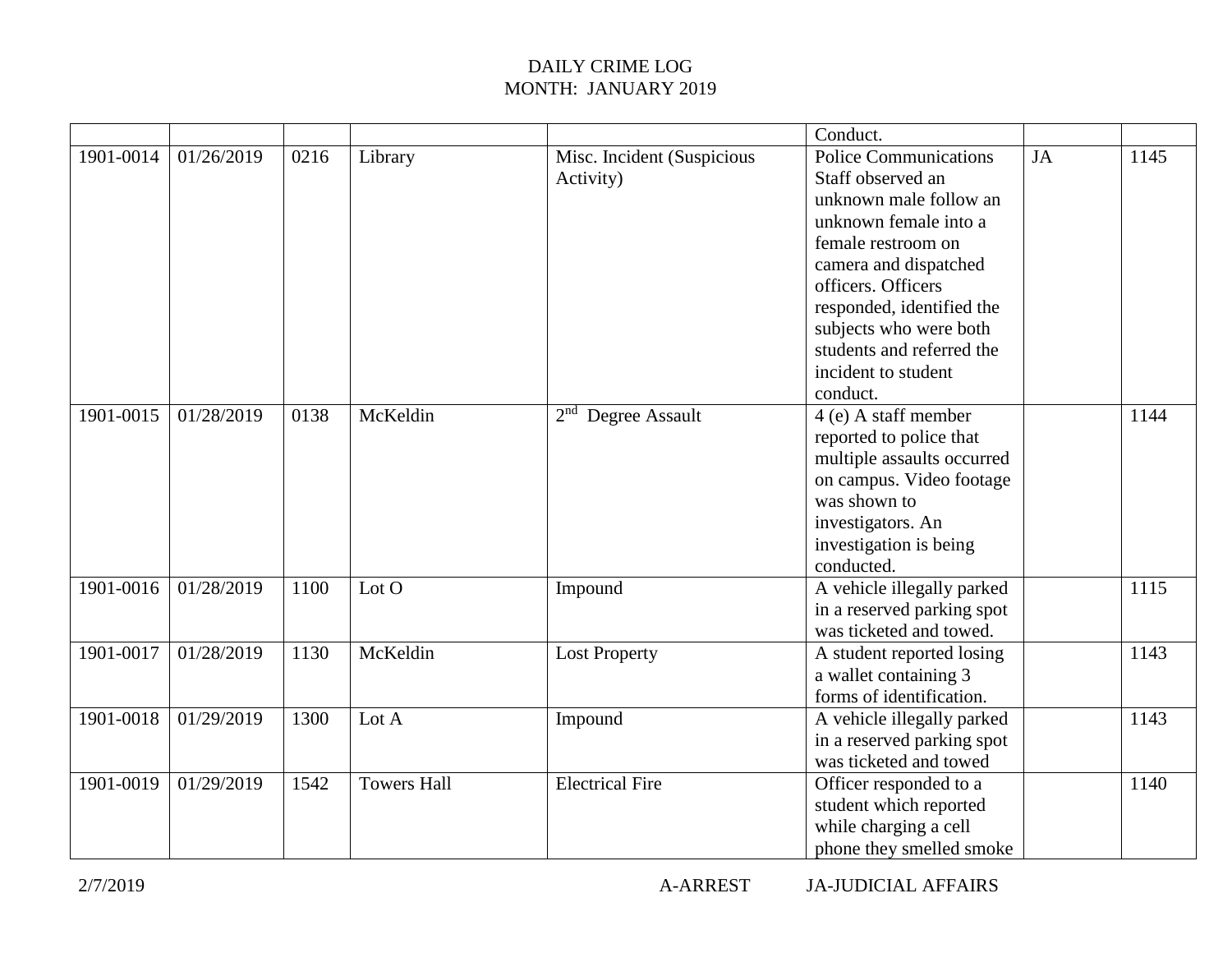|                        |                          |              |                        |                                              | from the wall. When they<br>pulled the charger away<br>from the wall they<br>observed a small electrical<br>fire. The fire was<br>extinguished and facilities<br>responded to fix the<br>electrical outlet.    |              |  |
|------------------------|--------------------------|--------------|------------------------|----------------------------------------------|----------------------------------------------------------------------------------------------------------------------------------------------------------------------------------------------------------------|--------------|--|
| 1901-0020              | 01/30/2019               | 1143         | Lot A                  | Impound                                      | A vehicle illegally parked<br>in a reserved parking spot<br>was ticketed and towed                                                                                                                             | 1143         |  |
| 1901-0021              | 01-30/2019               | 1925         | James Gym              | <b>Medical Emergency</b>                     | A non-student who<br>advised they may have<br>asthma and they were<br>suffering from shortness<br>of breath and acute chest<br>pains. EMS was called<br>and transported the<br>student to the hospital.        | 1132         |  |
| 1901-0022              | 01/31/2019               | 0047         | Goodloe                | Fire Alarm                                   | A fire alarm was activated<br>while a student was<br>cooking in the residential<br>dwelling. No injuries<br>reported. Fire department<br>was not called.                                                       | 1128         |  |
| 1901-0023<br>1901-0024 | 01/31/2019<br>01/31/2019 | 0120<br>0840 | <b>CMRC</b><br>B and G | Miscellaneous (Possible<br>Roommate Dispute) | Officers responded to a<br>call to stand by for a<br>possible roommate dispute<br>that could become<br>physical. The Resident<br>Assistant set up a meeting<br>with the roommates to<br>settle the occurrence. | 1145<br>1144 |  |
|                        |                          |              |                        | <b>Recovered Property</b>                    | A staff member reported                                                                                                                                                                                        |              |  |

2/7/2019 A-ARREST JA-JUDICIAL AFFAIRS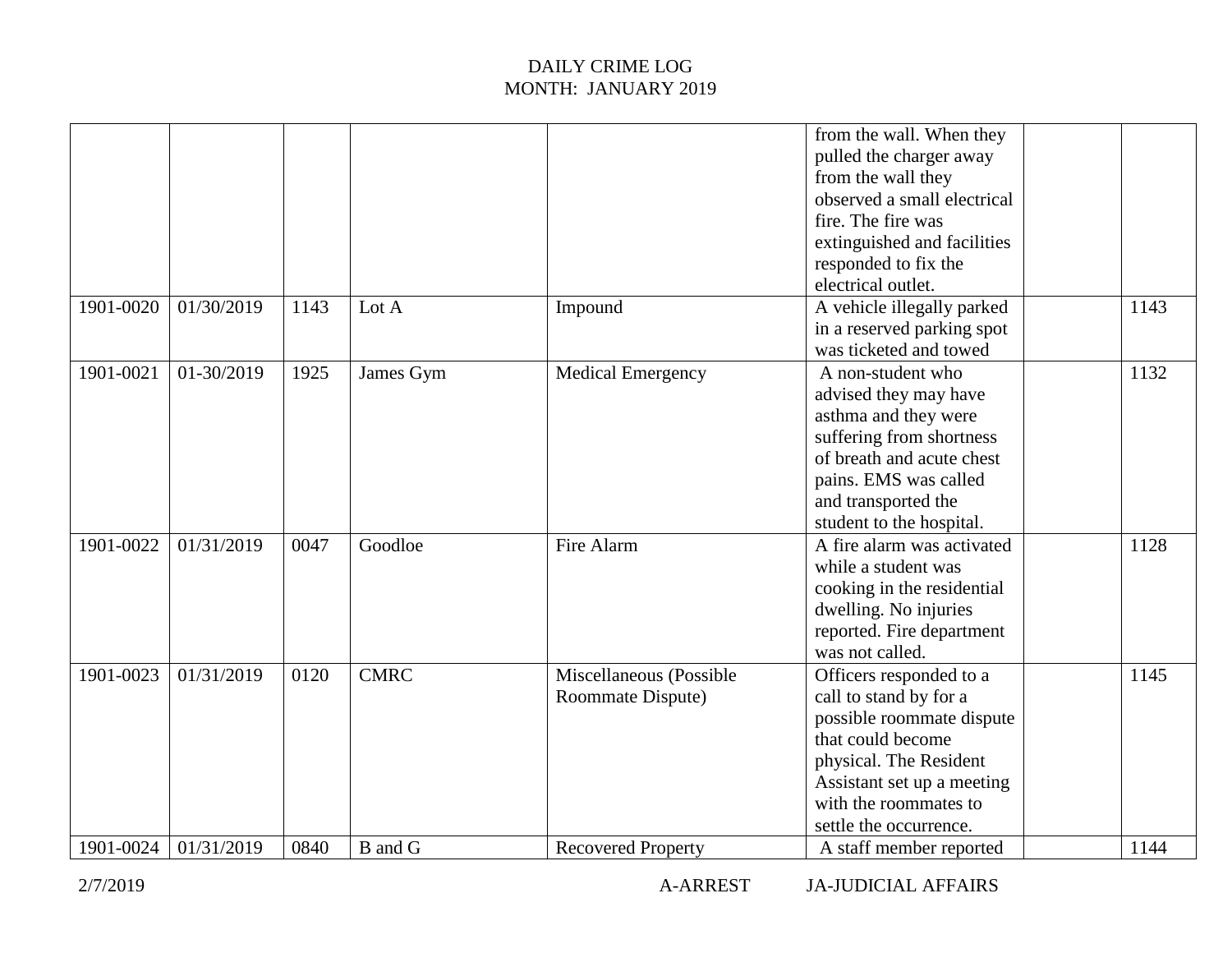|           |            |      |                   |                                | a piece of heavy<br>equipment had been<br>stolen. Investigation<br>revealed the property was<br>moved by another<br>employee.                                                                                                                                   |      |  |
|-----------|------------|------|-------------------|--------------------------------|-----------------------------------------------------------------------------------------------------------------------------------------------------------------------------------------------------------------------------------------------------------------|------|--|
| 1901-0025 | 01/31/2019 | 1156 | Lot A             | Impound                        | A vehicle illegally parked<br>in a reserved parking spot<br>was ticketed and towed                                                                                                                                                                              | 1143 |  |
| 1901-0026 | 01/31/2019 | 1130 | Lot G             | Impound                        | A vehicle illegally parked<br>in a reserved parking spot<br>was ticketed and towed                                                                                                                                                                              | 1115 |  |
| 1901-0027 | 01/31/2019 | 1507 | <b>Haley Hall</b> | <b>Medical Emergency</b>       | A student advised they<br>were having severe<br>stomach pains that were<br>beginning to subside.<br>They advised they did not<br>want medical attention<br>and would follow-up with<br>their medical providers at<br>a later time.                              | 1140 |  |
| 1901-0028 | 01/31/2019 | 1730 | James Gym         | Theft from Auto                | 6 (c) \$800 The<br>complainant reported to<br>police that they left their<br>vehicle on the parking lot<br>for a short time and when<br>they returned and drove<br>off, discovered the trunk<br>was ajar. Investigation<br>revealed 1 pair of shoes<br>missing. | 1132 |  |
| 1901-0029 | 01/31/2019 | 2036 | James Gym         | Assault 2 <sup>nd</sup> Degree | 4 (e) Complainant<br>reported to police that                                                                                                                                                                                                                    | 1140 |  |